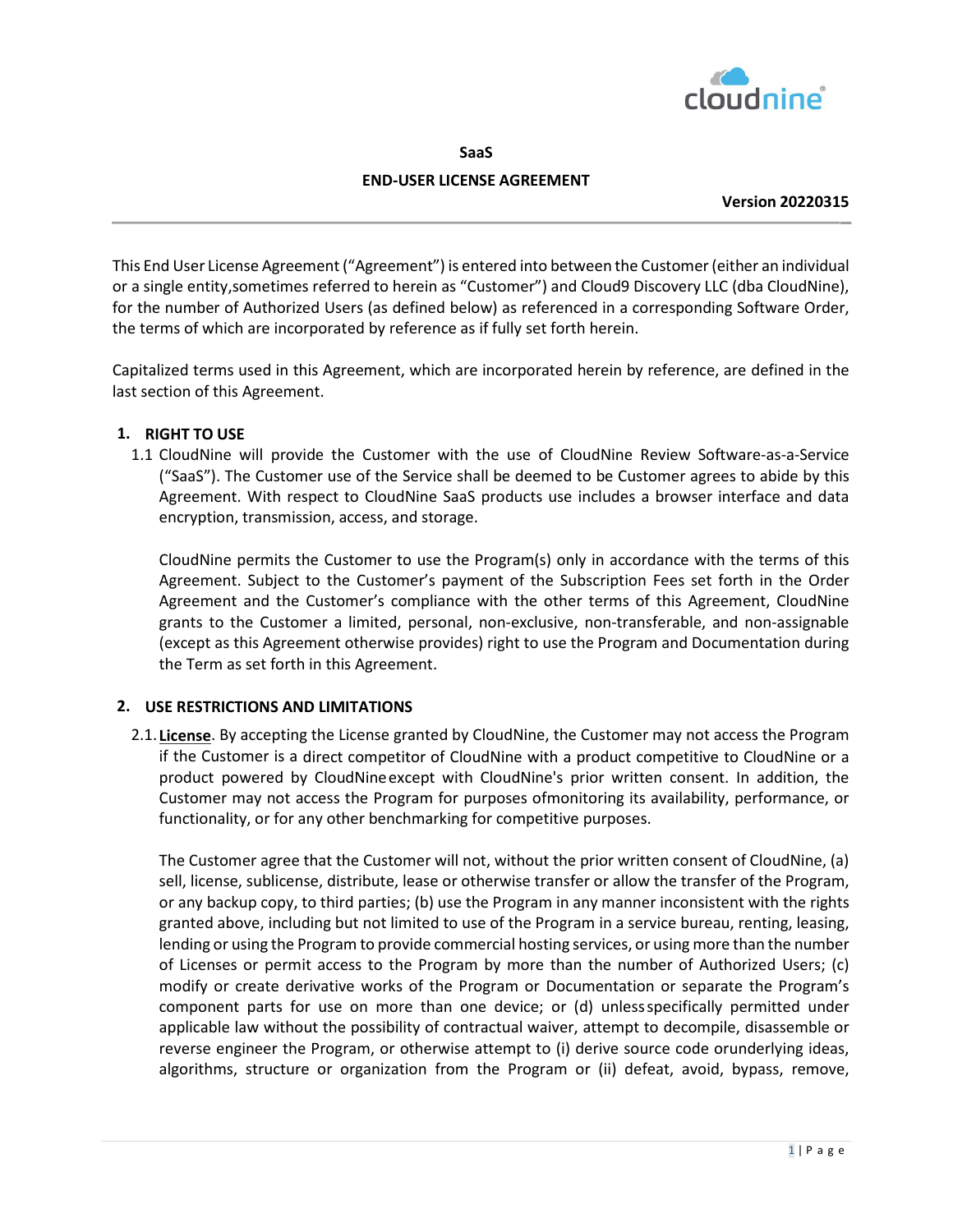

deactivate or otherwise circumvent any software protection mechanisms in the Program, including without limitation any such mechanism used to restrict or control the functionality of the Program.

The Customer may use the Program only for the Customer internal business purposes and shall not interfere with or disrupt the integrity or performance of the Program or the data contained therein or attempt to gain unauthorizedaccess to the Program.

- 2.2.**Right to Use for Service Providers**. Notwithstanding the terms herein limiting use to the licensee's internal business purposes or prohibiting use thereof in a Service Provider, unless the service provider is a CloudNine Partner Program Member, then the Customer is hereby granted the additional revocable right to use the Authorized Products to provide services to their end-clients in the ordinary course of Customer business. Customer may permit Customer customers' use of the Licensed Software only in accordance with the rights and restrictions of the terms set forth herein.
- 2.3.**Reactivation**. THERE MAY BE TECHNOLOGICAL MEASURES IN THE PROGRAM THAT ARE DESIGNED TO PREVENT UNLICENSED USE OF THE PROGRAM. Customers understand that the Customer may need to activate or reactivate the Program from time to time to continue the use of the Program.
- 2.4.**Transfer or Assignment**. This Agreement may not be assigned by the Customer without the prior written approval of CloudNine but may be assigned without the Customer consent by CloudNine to (i) a parent or subsidiary, (ii) an acquirer of assets, or (iii) a successor by merger. Any purported assignment in violation of this section shall be void. Any actual or proposed change in control of the Customer that results or would result in a direct competitor ofCloudNine directly or indirectly owning or controlling 50% or more of the Customer shall entitle CloudNine to terminate this Agreement for cause immediately upon written notice.

Any permitted transfer of the Program must include the Program and Documentation, any backup copies,any Updates, and Upgrades, if applicable, and a copy of this Agreement. Written notice of the permitted transfer must be sent by the Customer to CloudNine within fifteen (15) business days of the transfer, specifying thenew licensee, who must agree in writing to be bound by the terms and conditions of this Agreement.

CloudNine may assign this Agreement to any Affiliate or successor on notice to the Customer. As a condition toassignment, each party's assignee must agree in writing to assume and be bound by all terms and conditions of this Agreement.

- 2.5.**Internet-Based Services**. If the Program accesses a CloudNine internet-based service associated with the Program, the Customer agrees that the Customer will not use the Program in any manner that could damage, disable, overburden, or impair such services or interfere with any other party's use and enjoyment of them.
- 2.6.**Customer Responsibilities**. The Customer is responsible for all activity occurring under the Customer User accounts and shallabide by all applicable local, state, national and foreign laws, treaties, and regulations in connection with the Customer use of the Program, including those related to data privacy, international communications, and the transmission of technical or personal data. The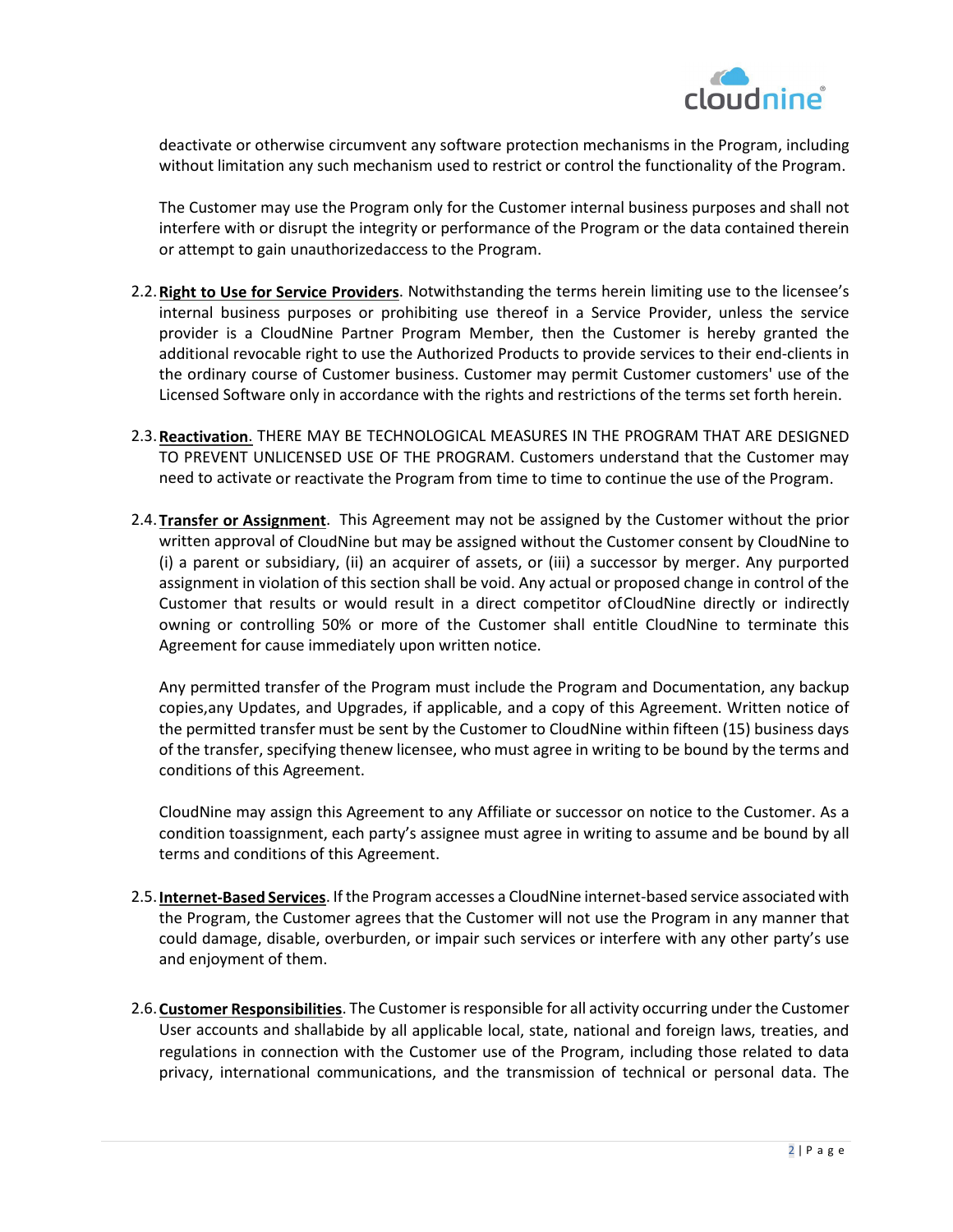

Customer shall: (i) notify CloudNine or the Customer authorized CloudNine Reseller ("CloudNine Reseller") immediately of any unauthorized use of any password or account or any other known or suspected breach of security; (ii) report to CloudNine or the Customer CloudNine Reseller immediately and use reasonable efforts to stop immediately any copying or distribution of Content that is known or suspected by the Customer or Customer Users; and (iii) not impersonate another CloudNine user or provide false identity information to gain access to or use the Program.

### 3. **ACCOUNT INFORMATION AND DATA**

CloudNine or a CloudNine Reseller does not own any data, information, or material that the Customer submit to the Service while using the Service ("Customer Data"). The Customer, not CloudNine or Customer CloudNine Reseller, shall have sole responsibility for the accuracy, quality, integrity, legality, reliability, appropriateness, and intellectual propertyownership or right to use of all the Customer Data, and CloudNine or CloudNine Reseller shall not be responsible or liable for the deletion, correction, destruction, damage, loss, or failure to store any Customer Data. In the event, this Agreement is terminated (other than by reason of Customer breach), CloudNine will make available to the Customer a file(s) of the Customer Data within 30 days of termination of the Customer so requests at the time of termination of the Customer account balance is paid. CloudNine reserves the right to withhold, remove and/or discard Customer Data without notice for any breach, including, without limitation, the Customer non-payment. Upon termination for cause, the Customer's right to access or use of its data immediately ceases, and CloudNine or a CloudNine Reseller shall have no obligation to maintain or forward any Customer Data.

#### **4. CONFIDENTIALITY**

In connection with providing and performing the Services, a party (the "Discloser") may disclose to the other party (the "Recipient") information that is non-public, proprietary, a trade secret, or confidential in nature ("Confidential Information"). Notwithstanding anything to the contrary herein, Confidential Information shall be deemed to include, but not limited to: (a) information of or regarding Customer or CloudNine's business and customers; (b) the Program and documentation; and (c) either party's technical and business information relatingto inventions or software, research and development, future product specifications, implementation methodologies, engineering processes, costs, profit or margin information, and marketing and future business plans. The parties agree, unless required by law, to refrain from disclosing any Confidential Information to any third party for any purpose other than as necessary to perform under this Agreement. The Recipient shall use thesame degree of care as it uses to protect its own confidential information of a similar nature, but no less than reasonable care, to prevent the unauthorized use, dissemination, or publication of the Confidential Information. Each Recipient may disclose Confidential Information to its representatives, which shall include its officers, directors, members, agents, employees, contractors, on a need-to-know basis only, and Recipient shall advise each such representative of these confidentiality obligations. The parties acknowledge that any breach of its obligations with respect to Confidential Information may cause the other irreparable injury for which there may be inadequate remedies at law and that Discloser shall be entitled to seek equitable relief in addition to all other remedies available to it. A party's Confidential Information shall not include information that: (i) is or becomes publicly available through no act or omission of Recipient; (ii) was in the Recipient's lawful possession prior to thedisclosure and was not obtained by Recipient either directly or indirectly from the Discloser; (iii) is lawfully disclosed to the Recipient by a third party without restriction on Recipient's disclosure, and where the Recipient was not aware that the information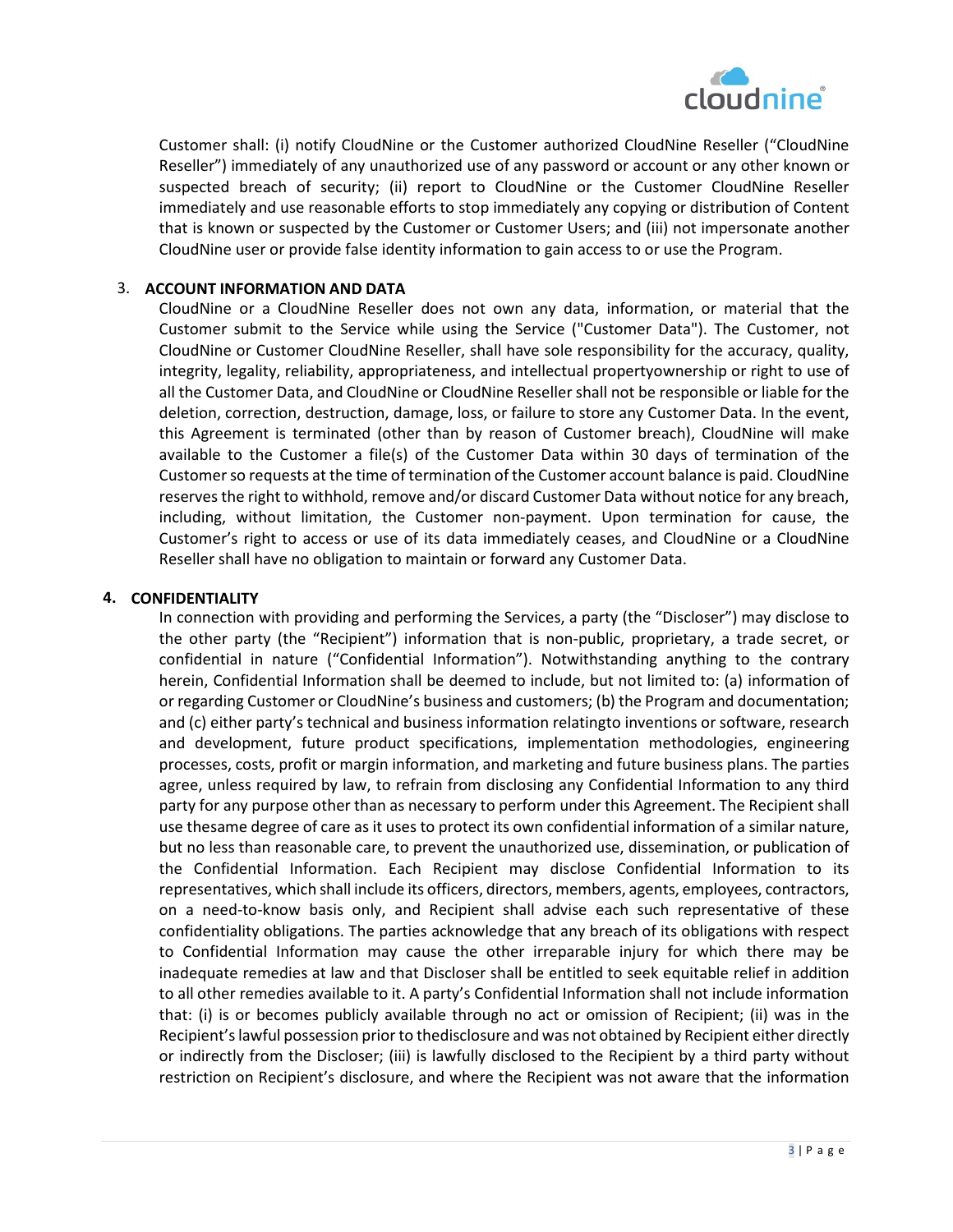

was the confidential information of Discloser; or (iv) is independently developed by the Recipient without reference to or use of Discloser's Confidential Information. To the minimum extent use or disclosure is required by court order or other mandatory regulatory or governmental request or as otherwise required by law (collectively, "Order"), Recipient shall promptly notify the Discloser of such Order (to the extent permissible) prior to making any such use or disclosure to provide Discloser the opportunity to challenge the Order or seek confidential treatment of the affected Confidential Information. The parties agree to hold each other's Confidential Information in confidence for a period of three (3) years following the termination of this Agreement.

## **5. DATA PROCESSOR**

To the extent CloudNine's SaaS or Professional Services team is used by Customer as a Processor, CloudNine and its employees shall act only on instructions from the Customer.

#### **6. INTELLECTUAL PROPERTY OWNERSHIP**

CloudNine alone shall own all right, title, and interest, including all related Intellectual Property Rights, in and to the CloudNine technology, the Content, and the Service and any suggestions, ideas, enhancement requests, feedback, recommendations, or other information provided by the Customer or any other party relating to the Service. This agreement is not a sale and does not convey to the Customer any rights of ownership in or related to the Service, theCloudNine technology, or the Intellectual Property Rights owned by CloudNine. The CloudNine name, the CloudNine™ or CloudNine logo, and the product names associated with the Service are trademarks of CloudNine or third parties, and no right or license is granted to use them.

Each party shall retain ownership of all its Marks and other intellectual property rights. Subject to the terms andconditions of this Agreement, each party grants to the other a limited, non-exclusive, and non-transferable right and license to use, reproduce and display each other's Marks in connection with the performance of this Agreement. A party's use of the other's Marks shall be in accordance with the specifications provided for such use by the party whose Marks are being used. In the event such specifications are not provided, the party whose Marks are being used may provide specifications regarding the use of their Mark.

#### **7. COPYRIGHT AND PROPRIETARY INFORMATION**

- 7.1.CloudNine and its suppliers reserve all the rights with respect to the Program, Documentation, and any copies under all applicable national and international laws and treaties for the protection of Intellectual Property Rights, including, but not limited to, trade secrets, copyrights, trademarks, and patents. Any rights not expressly granted to Customer in this Agreement are retained by CloudNine and its suppliers.
- 7.2.Except as otherwise provided in this Agreement, Customer shall not cause or permit unauthorized copying, reproduction, or disclosure of any portion of the Program or Documentation, or the delivery or distribution ofany part thereof, to any third party, for any purpose, without the prior written permission of CloudNine. Thisrestriction shall continue beyond the termination of this Agreement.

## **8. EXPORT**

CloudNine uses software and technology that may be subject to United States export controls administered by the U.S. Department of Commerce, the United States Department of Treasury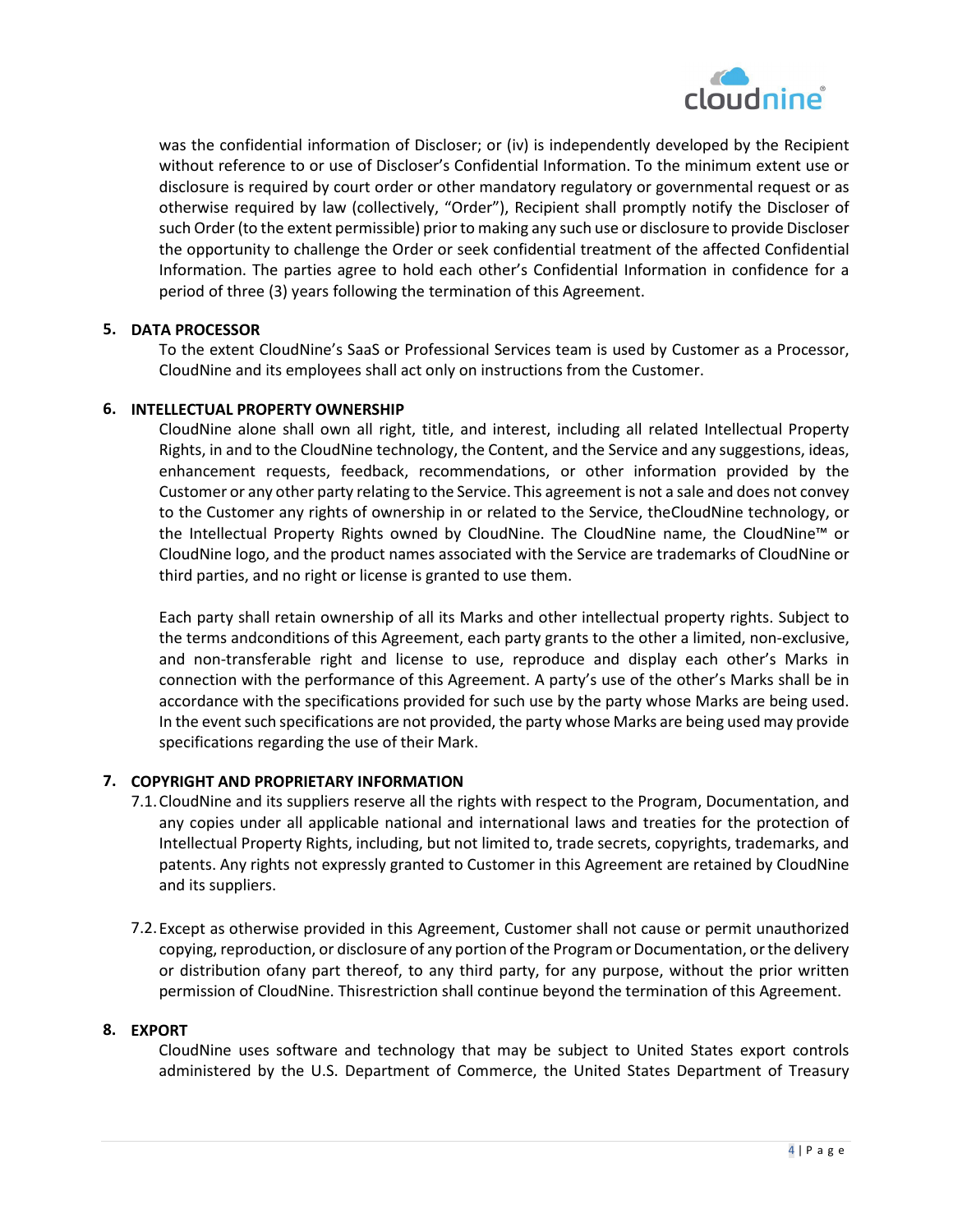

Office of Foreign Assets Control, and other U.S. agencies. The user of this software ("User") acknowledges and agrees that the software shall not be used, and none of the underlying information, software, or technology may be transferred or otherwise exported or re-exported to countries as to which the United States maintains an embargo (collectively, "Embargoed Countries"), or to or by a national or resident thereof, or any person or entity on the U.S. Department of Treasury's List of Specially Designated Nationals or the U.S. Department of Commerce's Table of Denial Orders (collectively, "Designated Nationals"). The lists of Embargoed Countries and Designated Nationalsare subject to change without notice. By using the Program, the Customer represents and warrants that Customer are not located in, under the control of, or a national or resident of an Embargoed Country or Designated National. The Customer agrees to comply strictly with all U.S. export laws and assumes sole responsibility for obtaining licenses to export or re-export as may be required.

This software may use encryption technology that is subject to licensing requirements under the U.S. ExportAdministration Regulations, 15 C.F.R. Parts 730-774 and Council Regulation (EC) No. 1334/2000

CloudNine and its licensors make no representation that the Program is appropriate or available for use in other locations. If Customer uses the Program from outside the United States of America the Customer is solely responsible for compliance with all applicable laws, including without limitation export and import regulations of other countries. Any diversion of the Content contrary to United States law is prohibited. None of the Content, nor any informationacquired using the Program, is or will be used for nuclear activities, chemical or biological weapons, or missile projects unless specifically authorized by the United States government for such purposes.

The Customer will not ship, transfer, or export the Program to any country, nor will the Customer use the Program, in any manner prohibited by the United States Export Administration Act or any other export laws national or international, restrictions or regulations that apply to the Program. The Customer agrees to indemnify and hold CloudNine harmless for any violation of this provision.

#### 9. **U.S. GOVERNMENT RIGHTS**

The Program and Documentation are "Commercial Items" as that term is defined at 48 CFR 2.101 consisting of "Commercial Computer Software" and "Commercial Computer Software Documentation" as such terms are usedin 48 CFR 12.212 or 48 CFR 227.7202, as applicable. The rights to the Program and Documentation are grantedto U.S. Government end users (a) only as Commercial Items and (b) only with those rights as are granted to all other end users pursuant to the terms and conditions of this Agreement.

#### **10. LIMITED WARRANTY**

10.1. CloudNine warrants that it has sufficient rights to grant the rights in the Program pursuant to this Agreement; CloudNine further warrants that the Program will operate substantially in accordance with its written specifications. No warranty is made that the Program will run uninterrupted or errorfree. The warranty period for the Program and Documentation is ninety (90) days from the date the Program is first made available for Customer use ("Warranty Period").

10.2. CloudNine's and its suppliers' entire liability and the Customer exclusive remedy for any breach of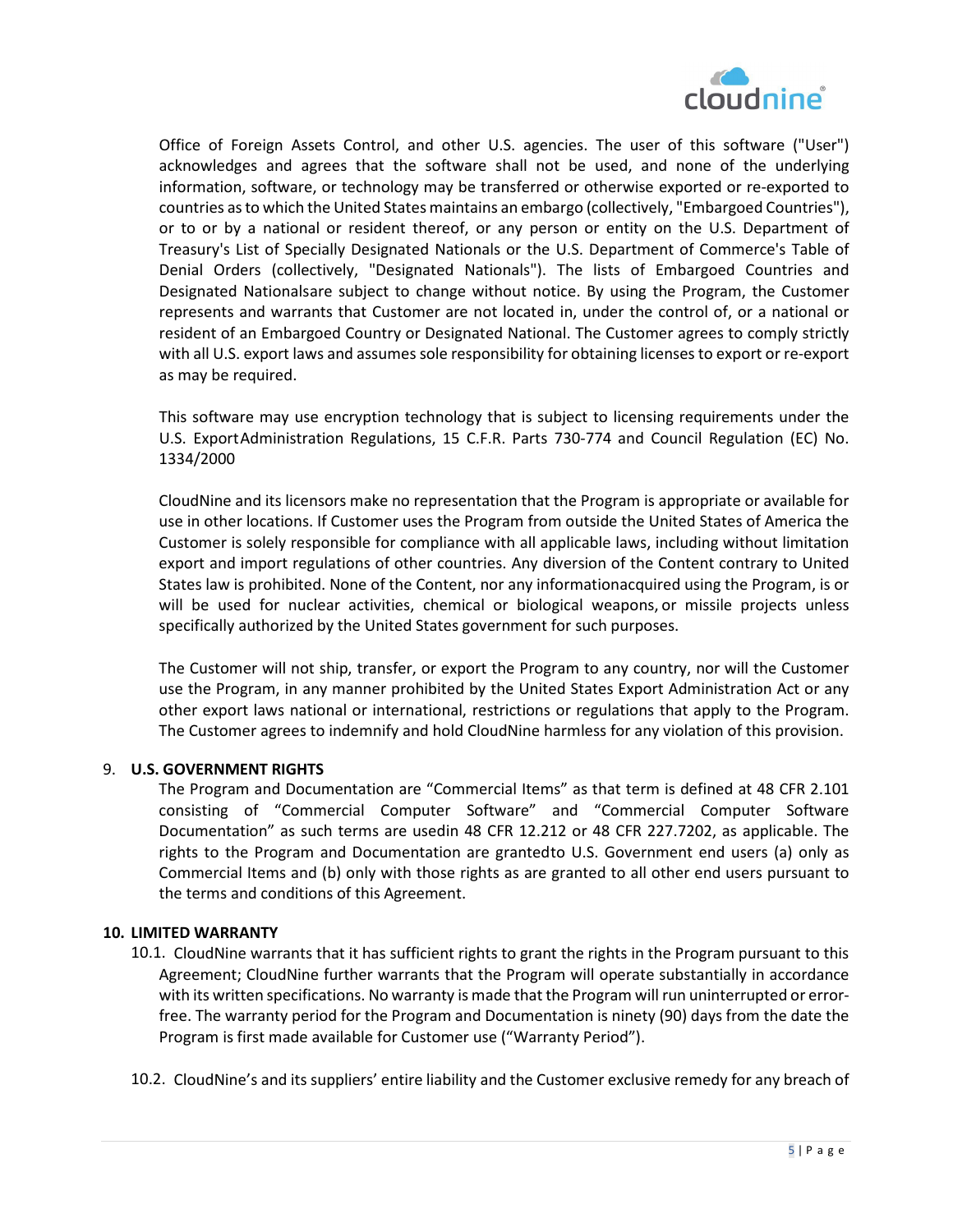

this limited warranty or for any other breach of this Agreement or for any other liability relating to the Program shall be, at CloudNine's option from time to time exercised subject to applicable law, (a) repair, or (b) replacement. The Customer will receive the remedy elected by CloudNine without charge, except that the Customer is responsible for any expenses the Customer may incur (e.g., cost of shipping the Program to CloudNine). This limited warranty is void if failure of the Program has resulted from accident, abuse, misapplication, abnormal use, or malware. Any replacement Program will be warranted for the remainder of the original warranty period or forty-five (45) days, whichever is longer, and CloudNine will use commercially reasonable efforts to provide the Customer with a remedy within a commercially reasonable time of the Customer compliance with CloudNine's warranty remedy procedures. Outside of the United States or Canada, neither these remedies nor any product support services offered by CloudNine are available without proof of subscription from an authorized international source.

- 10.3. THE PRECEDING WARRANTIES ARE THE ONLY WARRANTIES RELATED TO THE PROGRAM, DOCUMENTATION, AND SUPPORT SERVICES AND ARE MADE IN LIEU OF ALL OTHER WARRANTIES AND CONDITIONS, EXPRESS OR IMPLIED, INCLUDING, BUT NOT LIMITED TO, ANY IMPLIED WARRANTIES OF MERCHANTABILITY, FITNESS FOR A PARTICULAR PURPOSE OR NON-INFRINGEMENT.
- 10.4. If an implied warranty or condition is created by the Customer state/jurisdiction and federal or state/provincial law prohibits disclaimer of it, the Customer also has an implied warranty or condition, BUT ONLY AS TO DEFECTS DISCOVERED DURING THE WARRANTY PERIOD. AS TO ANY DEFECTS DISCOVERED AFTER THEWARRANTY PERIOD, THERE IS NO WARRANTY OR CONDITION OF ANY KIND. Some states/jurisdictions do not allow limitations on how long an implied warranty or condition lasts, so the abovelimitation may not apply to the Customer. This limited warranty gives the Customer specific legal rights. The Customer may have other rights which vary from state/jurisdiction to state/jurisdiction.
- 10.5. CloudNine is acting on behalf of its suppliers for the purpose of disclaiming, excluding, and/or limiting obligations, warranties, and liability as provided in this Agreement, but in no other respects and for no otherpurpose.

#### 11. **LIMITATION OF LIABILITIES**

IN NO EVENT WILL CLOUDNINE, ITS PROGRAM DEVELOPERS OR SUPPLIERS HAVE ANY OBLIGATION OR LIABILITY (WHETHER IN TORT, CONTRACT, WARRANTY, OR OTHERWISE AND NOTWITHSTANDING ANY FAULT, NEGLIGENCE, PRODUCT LIABILITY, OR STRICT LIABILITY), FOR ANY INDIRECT, INCIDENTAL, SPECIAL, OR CONSEQUENTIAL DAMAGES, INCLUDING BUT NOT LIMITED TO, LOST REVENUE, LOSS OF OR DAMAGE TO DATA, PROFITS OR BUSINESS INTERRUPTION LOSSES, SUSTAINED OR ARISING FROM OR RELATED TO THE PROGRAM, DOCUMENTATION OR SERVICES, EVEN IF ADVISED OF THE POSSIBILITY OF SUCH DAMAGES. CLOUDNINE'S LIABILITY FOR ANY REASON AND UPON ANY CAUSE OF ACTION SHALL AT ALL TIMES AND IN THE AGGREGATE AMOUNT BE LIMITED TO THE AMOUNT ACTUALLY PAID BY THE CUSTOMER TO CLOUDNINE UNDER THIS AGREEMENT. NO ACTION OR PROCEEDING AGAINST CLOUDNINE MAY BE COMMENCED MORE THAN ONE YEAR AFTERTHE CLAIM ARISES EXCEPT FOR CLOUDNINE CLAIMS RELATING TO THE COLLECTION OF FEES DUE AND PAYABLE BY THE CUSTOMER. THIS SECTION SHALL SURVIVE FAILURE OF AN EXCLUSIVE REMEDY.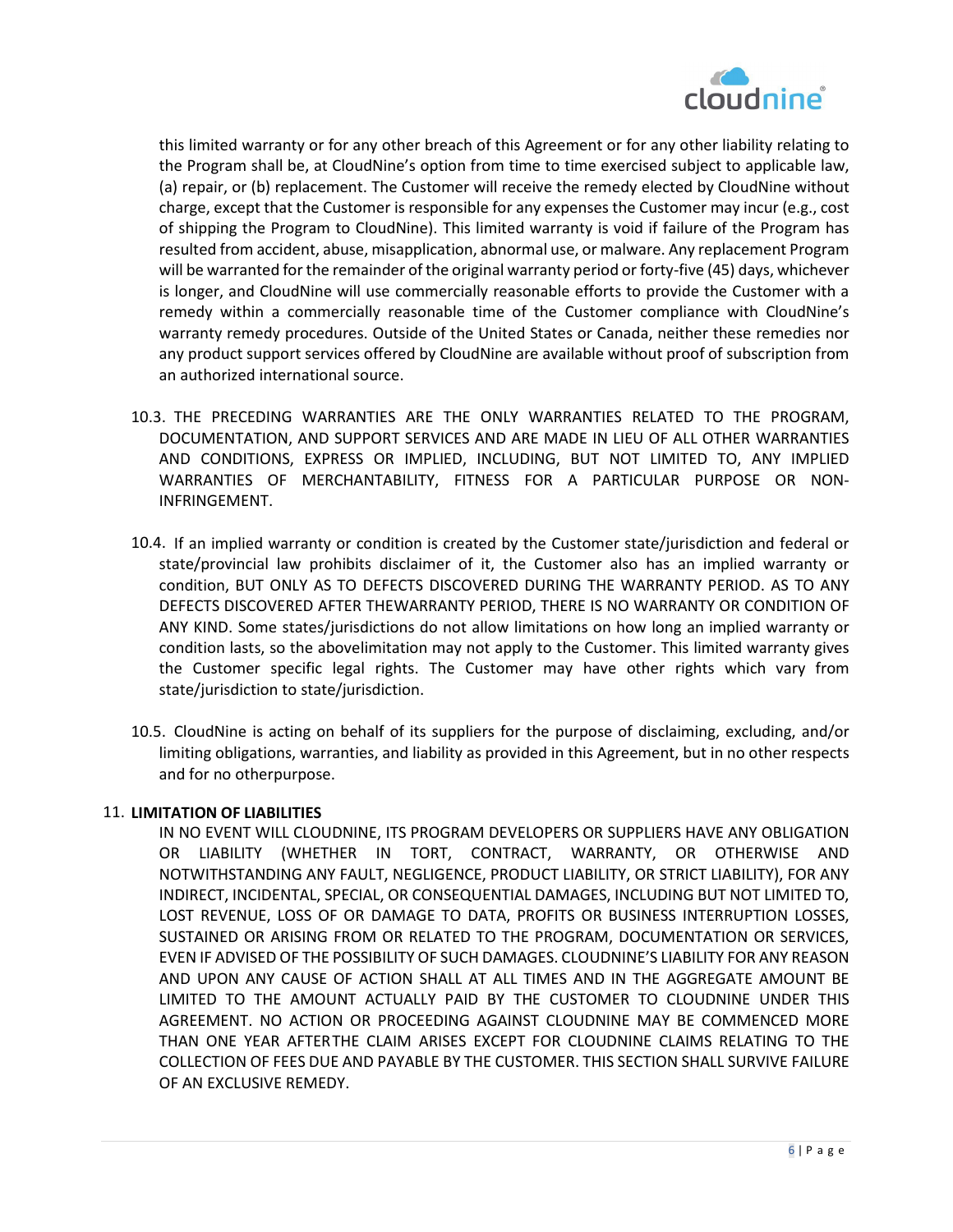

Some states/jurisdictions do not allow the exclusion or limitation of incidental or consequential damages, so theabove limitation or exclusion may not apply to the Customer.

### **12. MUTUAL INDEMNIFICATION**

The Customer shall indemnify and hold CloudNine, its licensors and each such party's parent organizations, subsidiaries, affiliates, officers, directors, employees, attorneys and agents harmless from and against any and all claims, costs, damages, losses, liabilities and expenses (including attorneys' fees and costs) arising out of or in connection with: (i) a claim alleging that use of the a customers' data infringes the rights of, or has caused harmto, a third party; (ii) a claim, which if true, would constitute a violation by the clients of the Customer representations and warranties; or (iii) a claim arising from the breach by the Customer or Customer's Users of this Agreement, provided in any such case that CloudNine (a) gives written notice of the claim promptly to the Customer; (b) gives the Customer sole control of the defense and settlement of the claim (provided that Customer may not settle or defend any claim unless the Customer unconditionally release CloudNine of all liability and such settlement does not affect CloudNine's business or Program); (c) provides to the Customer all available information and assistance; and (d) has not compromised or settled such claim.

CloudNine shall indemnify and hold the Customer and the Customer parent organizations, subsidiaries, affiliates, officers, directors, employees, attorneys, and agents harmless from and against all claims, costs, damages, losses, liabilities, and expenses (including attorneys' fees and costs) arising out of or in connection with: (i) a claim alleging that the Program directly infringes a copyright, a U.S. patent issued as of the Effective Date, or a trademark of a third party; (ii) a claim, which if true, would constitute a violation by CloudNine of its representations or warranties; or (iii) a claim arising from breach of this Agreement by CloudNine; provided that the Customer (a) promptly give written notice of the claim to CloudNine; (b) give CloudNine sole control of the defense and settlement of the claim (provided that CloudNine may not settle or defend any claim unless it unconditionally releases the Customer of all liability); (c) provide to CloudNine all available information and assistance; and (d) have not compromised or settled such claim. CloudNine shall have no indemnification obligation, and the Customer shall indemnify CloudNine pursuant to this Agreement, for claims arising from any infringement arising from the combination of the Program with any of the Customer products, service, hardware, or business process(es).

#### **13. INTERNET DELAYS**

CLOUDNINE AND THE CUSTOMER CLOUDNINE RESELLER'S SERVICES MAY BE SUBJECT TO LIMITATIONS, DELAYS, AND OTHER PROBLEMS INHERENT IN THE USE OF THE INTERNET AND ELECTRONIC COMMUNICATIONS. CLOUDNINE IS NOT RESPONSIBLE FOR ANY DELAYS, DELIVERY FAILURES, OROTHER DAMAGE RESULTING FROM SUCH PROBLEMS.

#### **14. MISCELLANEOUS**

- 14.1. **General.** No text or information set forth on any other purchase order, preprinted form, or document (other than a CloudNine Order Agreement, if applicable) shall add to or vary the terms and conditions of this Agreement.
- 14.2. **Governing Law.** Any action, suit, or proceeding arising under or in connection with this Agreement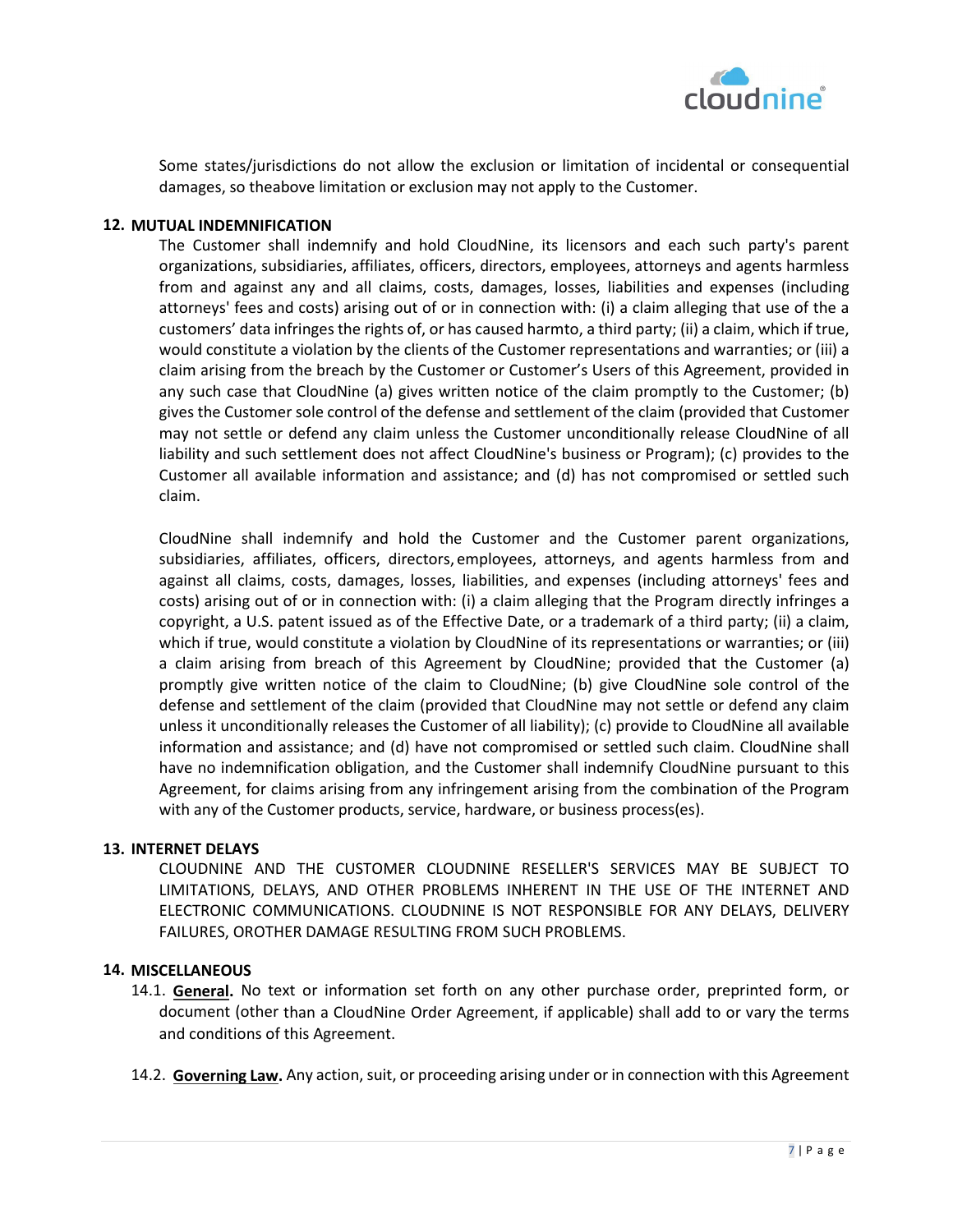

must becommenced within one (1) year after the claim or cause of action arises. This Agreement shall be governedin all respects by the laws of the State of Texas without regard to conflicts of law. If the Customer acquired this Program in any other country, then local law may apply. The United Nations Convention on Contracts for the International Sale of Goods does not apply.

- 14.3. **Severability**. If any term of this Agreement is held invalid or unenforceable for any reason, the parties agree that such invalidity will not affect the validity of the remaining provisions of this Agreement, and further agree to substitute for the invalid provision a valid provision that most closely approximates theintent and economic effect of the invalid provision.
- 14.4. **Waiver.** The failure of CloudNine to enforce any right or provision in this Agreement shall not constitute a waiver of such right or provision unless acknowledged and agreed to by CloudNine in writing. All waiversmust be done in writing, and then only by persons executing this Agreement or other duly authorized agents or representatives. The waiver by either party of a breach or a violation of any provision of this Agreement shall not operate as or be construed to be a waiver of any subsequent breach or violation.
- 14.5. **Compliance with Rights Granted**. The Customer agrees that, upon request from CloudNine or CloudNine's reseller, the Customer will within thirty (30) days fully document and certify all use of the Program at the time of the request is in conformity with Customer valid and authorized rights granted from CloudNine.
- 14.6. **Entire Agreement**. This Agreement is the entire agreement between The Customer and CloudNine relating to the Program and the Services (if any) and supersedes all prior or contemporaneous oral or written communications, proposals, and representations with respect to the Program, the Services, or any other subject matter covered by this Agreement.
- 14.7. **Parties Bound.** This Agreement shall be binding upon and shall inure to the benefit of the parties hereto and their respective legal representatives, heirs, legatees, successors, and permitted assignees.
- 14.8. **Force Majeure**. Except with respect to the Customer's obligation to make timely payments, neither party shall be heldresponsible for any delay or failure in performance to the extent that such delay or failure is caused by fires,strikes, embargoes, explosions, earthquakes, floods, wars, water, the elements, labor disputes, governmentrequirements, civil or military authorities, acts of God or by the public enemy, inability to secure raw materials or transportation, facilities, acts or omissions of carriers or suppliers, or other causes beyond its control whether or not similar to the foregoing.
- 14.9. **Notices.** CloudNine may give notice by means of a general notice on the Service, electronic mail to the Customer e-mail address on record in CloudNine's or Customer CloudNine Reseller's account information, or by written communication sent by first-class mail or pre-paid post to Customer address on record in CloudNine's or Customer CloudNine Reseller's account information. Such notice shall be deemed to have been given upon the expiration of 48 hours after mailing or posting (if sent by first class mail or pre-paid post) or 12 hours after sending (if sent by email). Customer may give notice to CloudNine (such notice shall be deemed given when received by CloudNine) at any time by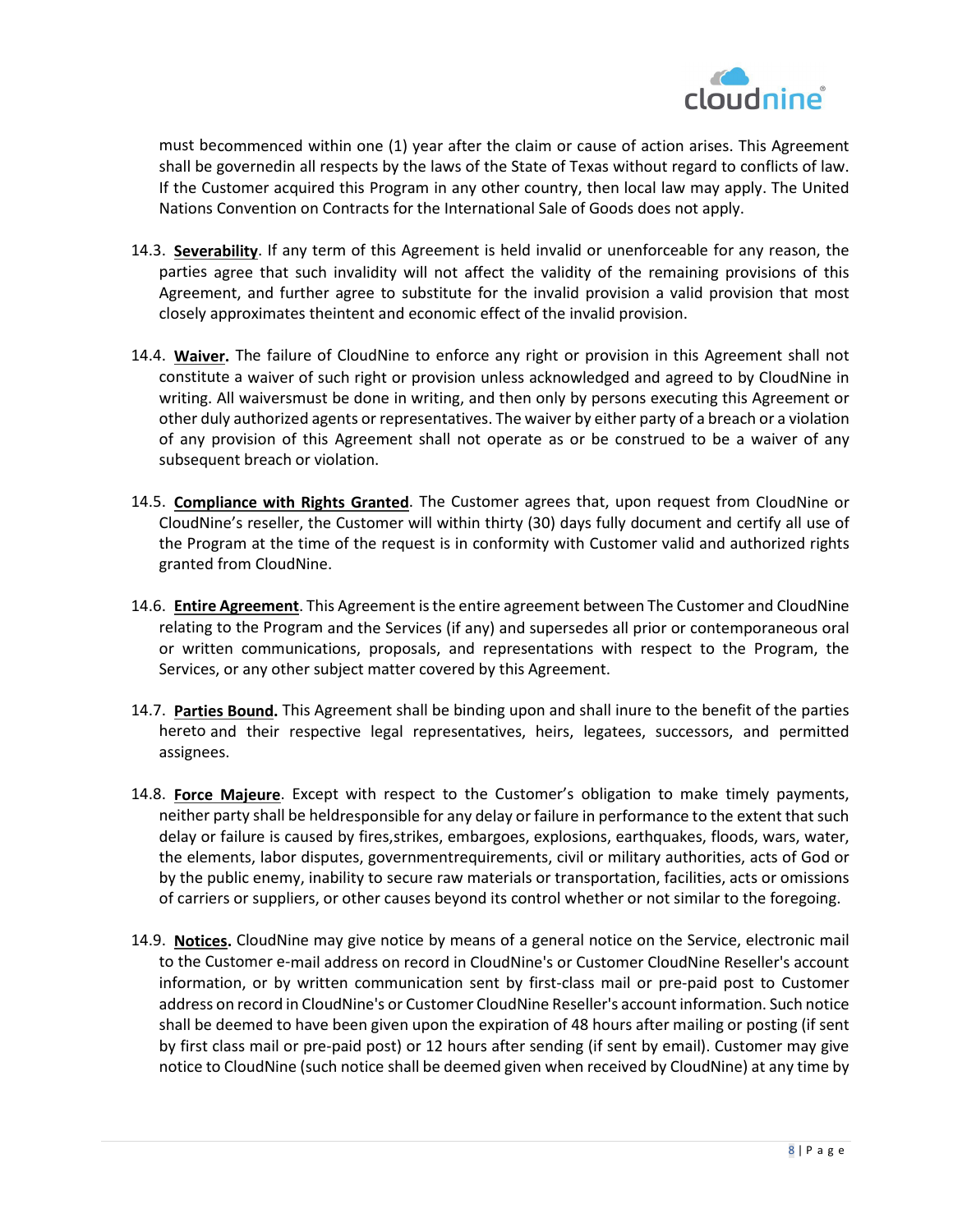

any of the following: letter sent by confirmed facsimile to CloudNine at the following fax numbers (whichever is appropriate): (713) 462-6463; letter delivered by nationally recognized overnight delivery service or first class postage prepaid mail to CloudNine at the following addresses (whichever is appropriate): CloudNine, 12848 Queensbury Lane, Suite 208; Houston, Texas 77024, in either case, addressed to the attention of: President and CEO.

#### 15. **INDEPENDENT CONTRACTOR**

All work performed under the Agreement by a party shall be performed as an independent contractor and not as an agent of the other. No persons furnished by either party shall be considered the other party's employees or agents, and each party shall be responsible for its own and its employees' compliance with all laws, rules, and regulations involving the employment of labor, working conditions, payment of wages, and payment of taxes, such as unemployment, social security, and other payroll taxes, including applicable contributions from such persons when required by law.

#### 16. **DEFINITIONS**

**Affiliate** means a corporation, partnership, or other legal entity that controls, is controlled by, or is under common control with that party, either directly or through another Affiliate, but only while that control relationship exists; "control" of an entity means the power to direct the management and policies of that entity through a controlling vote on the board of directors or similar governing body of that entity or the ownership of interests entitled to more than fifty percent (50%) of the votes of that entity.

**Authorized Users** means Customer employees, agents, representatives, contractors, or customers whom Customer provideaccess to the Program.

**Authorized Products** means the products listed on executed Order Agreement(s).

**Content** means all materials, information, and images contained on the Site, including but not limited to, trademarks, copyrightable material, advertisements, data, text, graphics, files, photos, software, and video.

**CPU** means a single computer, a central processing unit, or logical partition (if a computer or server has more thanone processor or logical partition).

**Date** means the date the Order Agreement is or was executed.

**Documentation** means written guides in any form or media describing the use and operation of a Program,together with any related supporting documentation.

**Effective Date** means the date the Order Agreement/quotes is signed by Customer, or the day Customer accepts the EULA by using the Software.

**Fix(es)** means a Workaround and/or additional or replacement lines of software code provided by CloudNine toremedy a defect in the Program that caused it to not operate substantially per its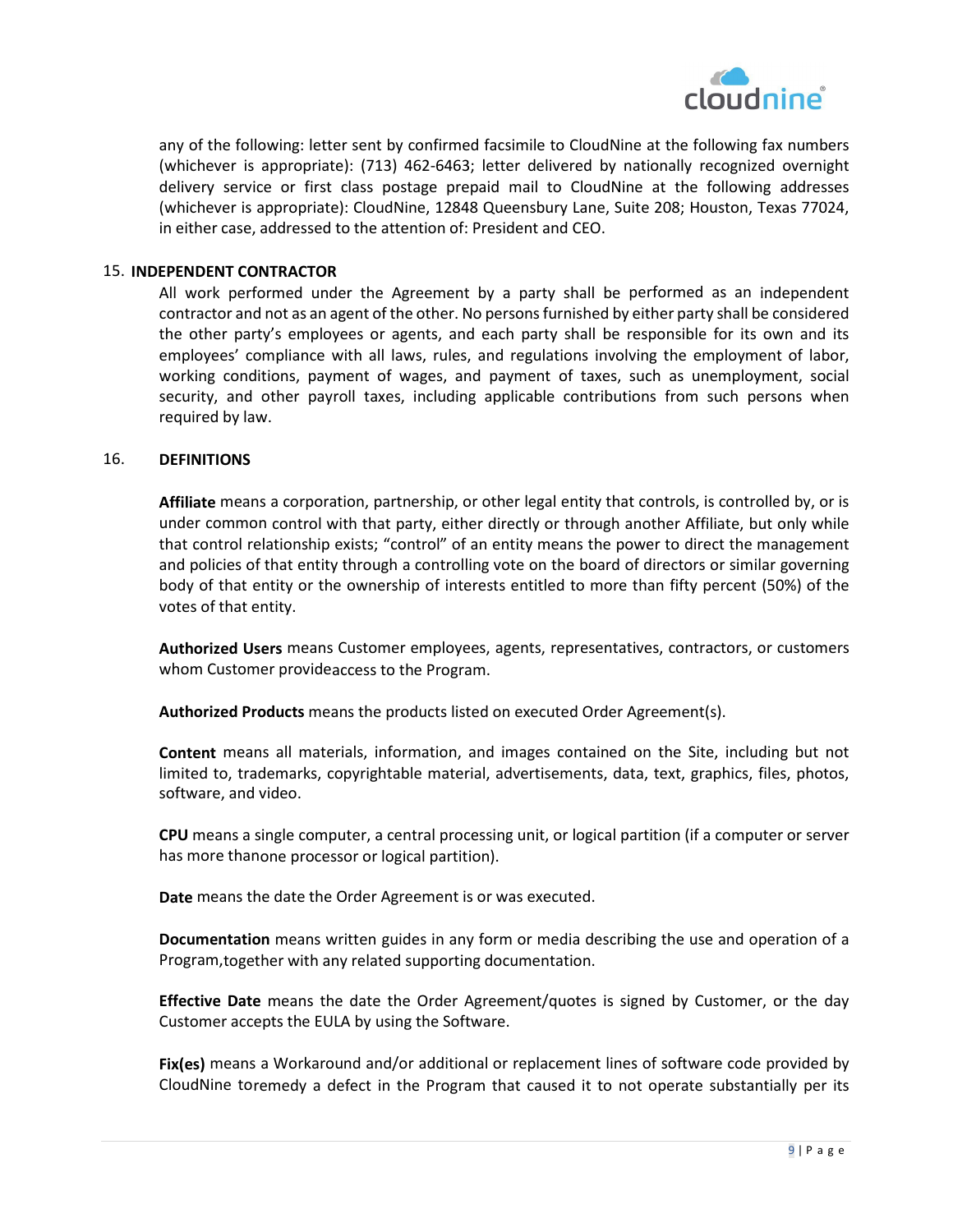

written specifications.

**Intellectual Property Rights** means all current and future patents, patent applications (including, without limitation,all reissues, divisions, renewals, extensions, continuations, and continuations-inpart), copyrights (including but not limited to rights in audiovisual works and moral rights), trade secrets, trademarks, service marks, trade names, and allother intellectual property rights and proprietary rights, whether arising under the laws of the United States or any other country, state or jurisdiction.

**Marks** means collectively the domain names, trademarks, trade names, service marks, trade dress, logos, and the like used or provided by either party for use in connection with this Agreement.

**Matter** consists of either one case or one project database. A matter cannot include multiple cases or project databases.

**Order Agreement** means that document setting forth the number of units, and software associated with the Program. The Software Order may be a paper form or may be comprised of an order form, order agreement proposal, quote, or the online form Customer completed, or the information Customer provided verbally, when ordering a Programand any confirmation of the information Customer provided, including but not limited to Customer election about Term, and is a part of this Agreement. The Software Order incorporates by reference this End User License Agreements.

**Partner Program Member** means a legal entity or individual that has been granted permission by way of executinga Partner Program Agreement to promote, sell or otherwise distribute CloudNine's products.

**Program** means all CloudNine software including, but not limited to, CloudNine Review and CloudNineExplore, as well as associated media and Internet-based services

**Problem** means Software that does not operate substantially per its written specifications; or Documentation that is not correct.

**Processor** means any entity or individual (other than an employee of a controller) that processes personal data on the controller's behalf.

**Service Provider** means a legal entity or individual that rents, subscribes, or licenses software applications fromCloudNine or other third-party software companies and packages them with service and/or other software for sale to its customers.

**Software** means computer programs identified herein or on any associated Software Order, in machine-readable form for use on designated CPU(s) or by Authorized Users including (1) the original and all whole or partial copies, (2) components, (3) audiovisual content (such as images, text, recordings, or pictures), (4) related software materials, and (5) software use documents or keys, and documentation. The Software does not include any version of Source Code and any operating system software installed on the CPU.